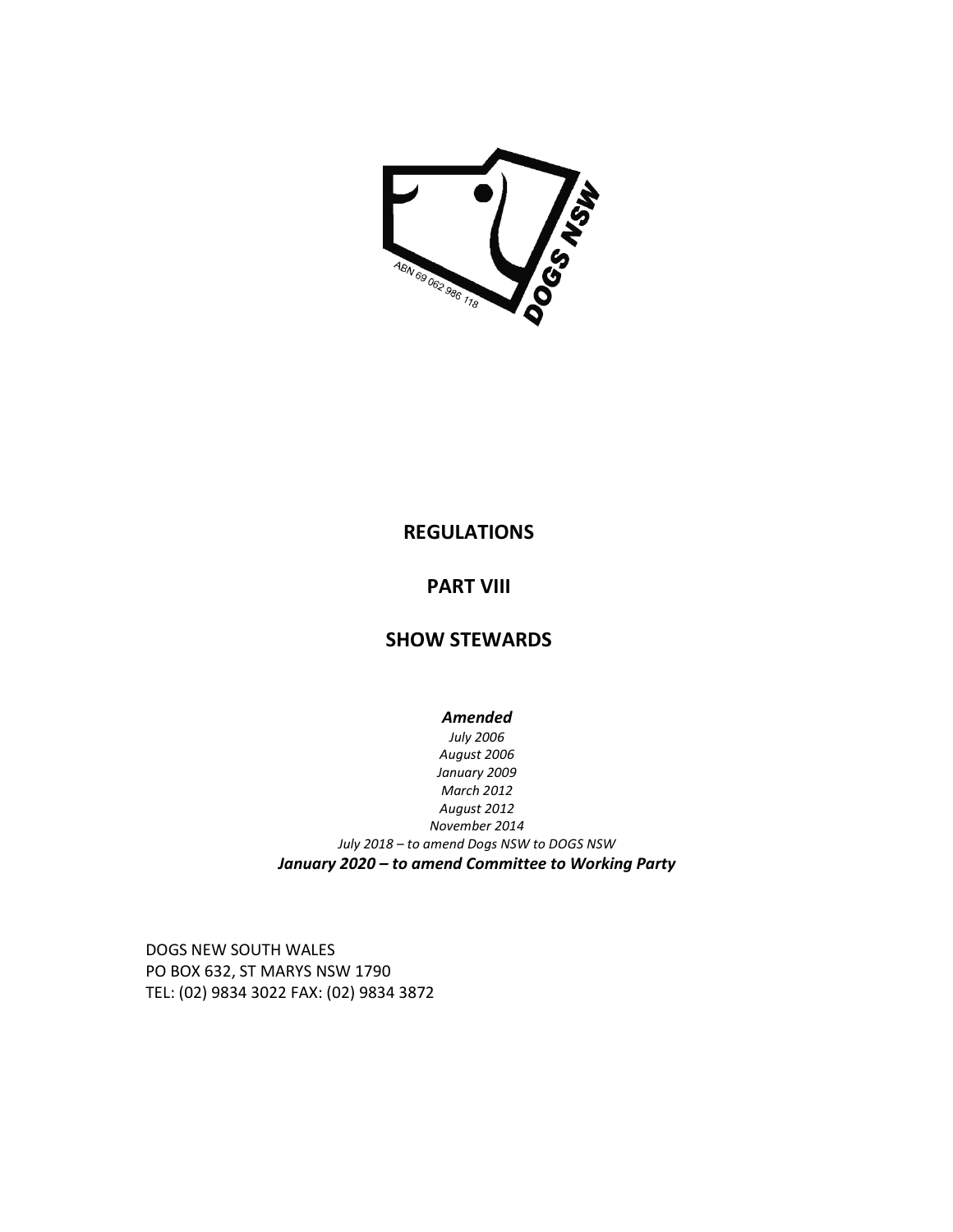## **REGULATIONS**

### **PART VIII - Show Stewards**

|           | SECTION 1 List of Show Stewards                | 3 |   |
|-----------|------------------------------------------------|---|---|
|           | SECTION 2 Training Schemes                     |   | 4 |
| SECTION 3 | <b>Show Stewards</b>                           |   | 5 |
| SECTION 4 | Show Stewards Appointments at Recognised Shows |   | 6 |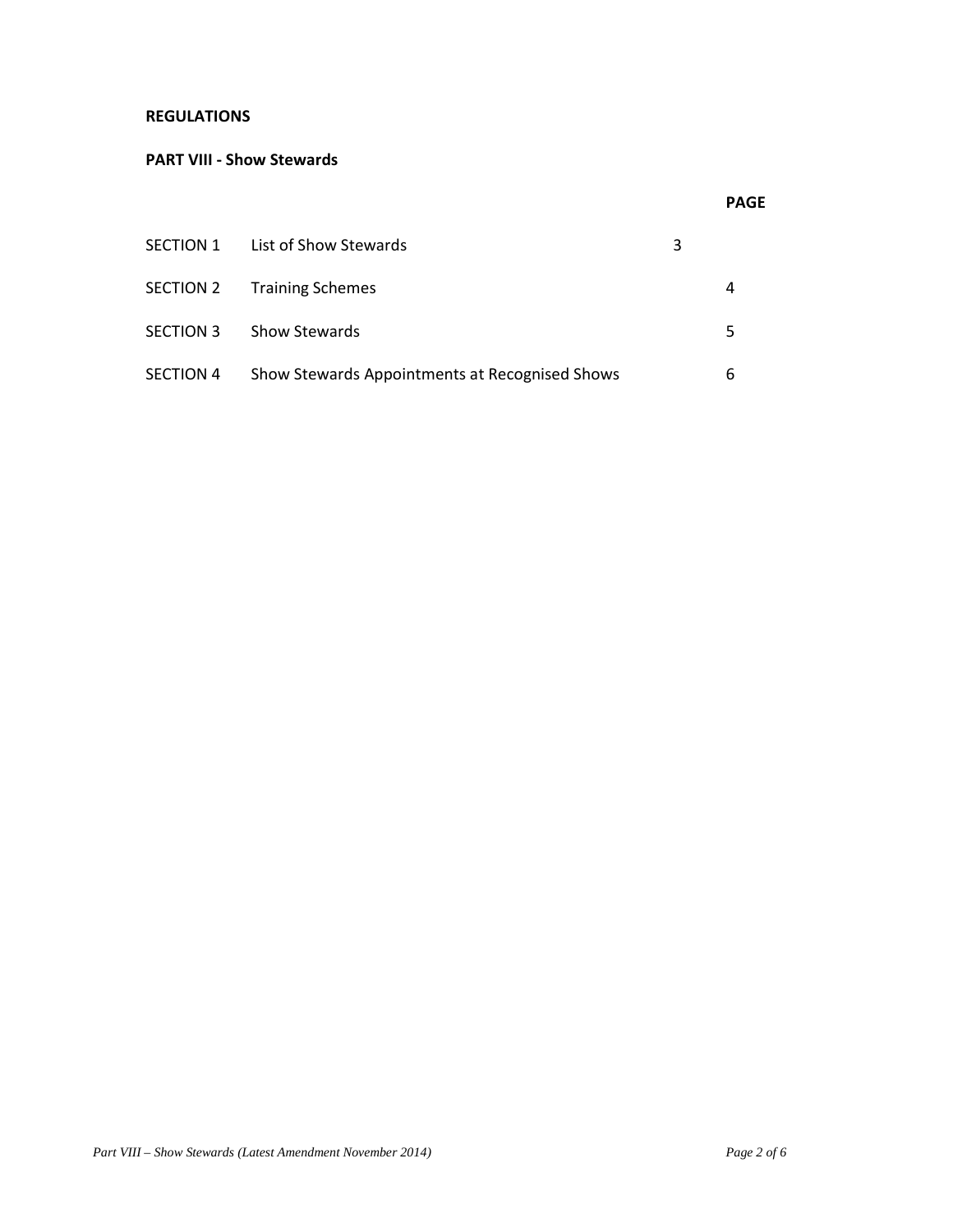## **REGULATIONS**

#### **PART VIII - Show Stewards**

## **SECTION 1**

#### **List of Show Stewards**

- 1.1 The DOGS NSW Secretary shall keep and maintain a list of Members recommended by the Stewards & Representatives Working Party to act as approved Show Stewards.
- 1.2 A Member previously appointed shall be deemed to have been approved under these Regulations to act as Show Steward.
- 1.3 The Stewards & Representatives Working Party may from time to time recommend that an appointment as Show Steward be withdrawn.
- 1.4 The DOGS NSW Secretary shall be the Registrar of the List of Approved Show Stewards. He/she shall keep a record of the names and addresses of the Members who have been approved as Show Stewards and the details of such approval and shall record all amendments thereto and at least once in each year shall publish such List in the Journal.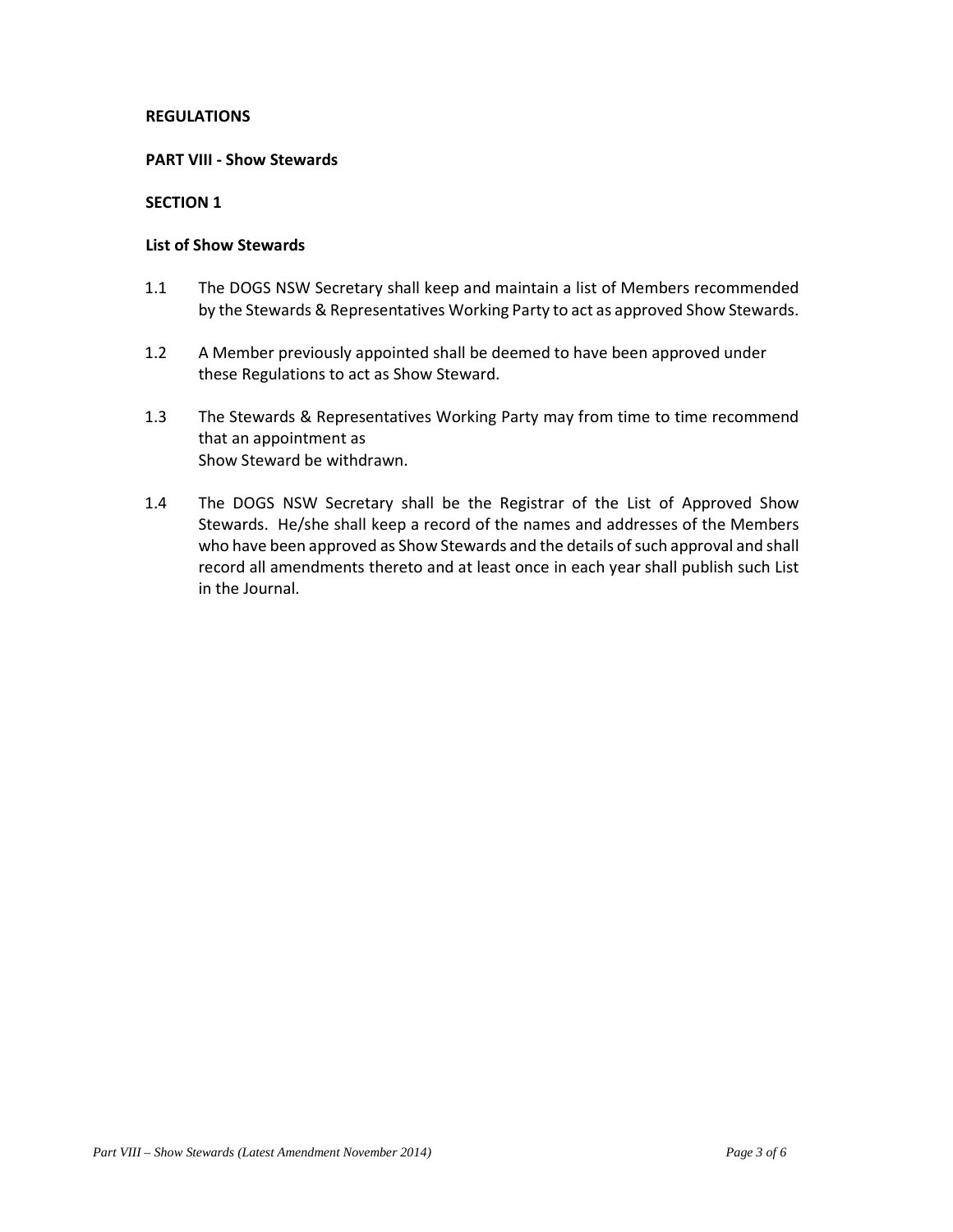## **SECTION 2**

## **Training Schemes**

- 2.1 (a) The syllabus for the Training Scheme shall be determined from time to time by the Board of Directors on the recommendation of the Stewards & Representatives Working Party.
	- (b) Until otherwise determined the syllabus for the Training Scheme shall encompass, interalia, duties of Show Stewards, Show Management and the application of the Regulations.
- 2.2 Written examinations to be held at the conclusion of the Training Scheme shall not be obligatory but a candidate may voluntarily submit himself for such an examination.

 A candidate for approval as a Show Steward shall not be so approved unless he shall have successfully passed the examination.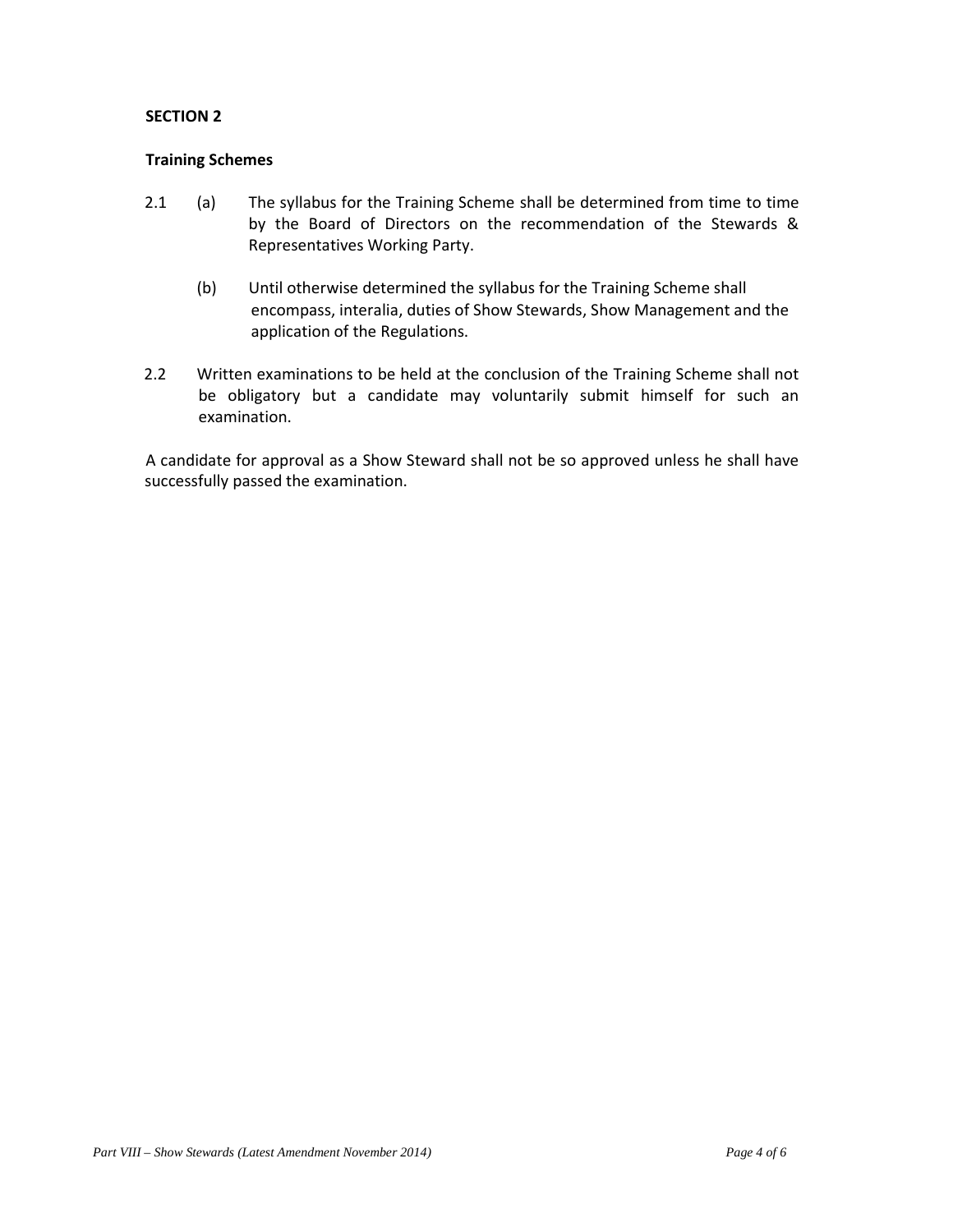## **SECTION 3**

#### **Show Stewards**

- 3.1 (a) A member, newly qualified as Steward, may request that their name appear in the Approved List of Show Stewards, provided such Member has Stewarded at six (6) separate Shows, including three (3) Group Specials, within the preceding twelve (12 months). **(11/14)** 
	- (b) Subsequent placement of a Member's name in the Approved List of Show Stewards will be approved provided such Member provides evidence that they have Stewarded at six (6) separate Shows, including three (3) Group Specials, in every calendar year. **(11/14)**
- 3.2 A person who acts as a Show Steward must be a Member of DOGS NSW or of a Canine Controlling Body. **8/93**
- 3.3 A member who accepts any appointment as a Show Steward must:
	- (a) undertake the appointment in accordance with its terms;
	- (b) be punctual and remain at the Show during all times at which he is expected to discharge his responsibilities;
	- (c) at all times at the Show conduct himself in a considerate and courteous manner;
	- (d) be dressed in neat, clean and presentable attire, and
	- (e) not smoke whilst in the Showring. **10/97**